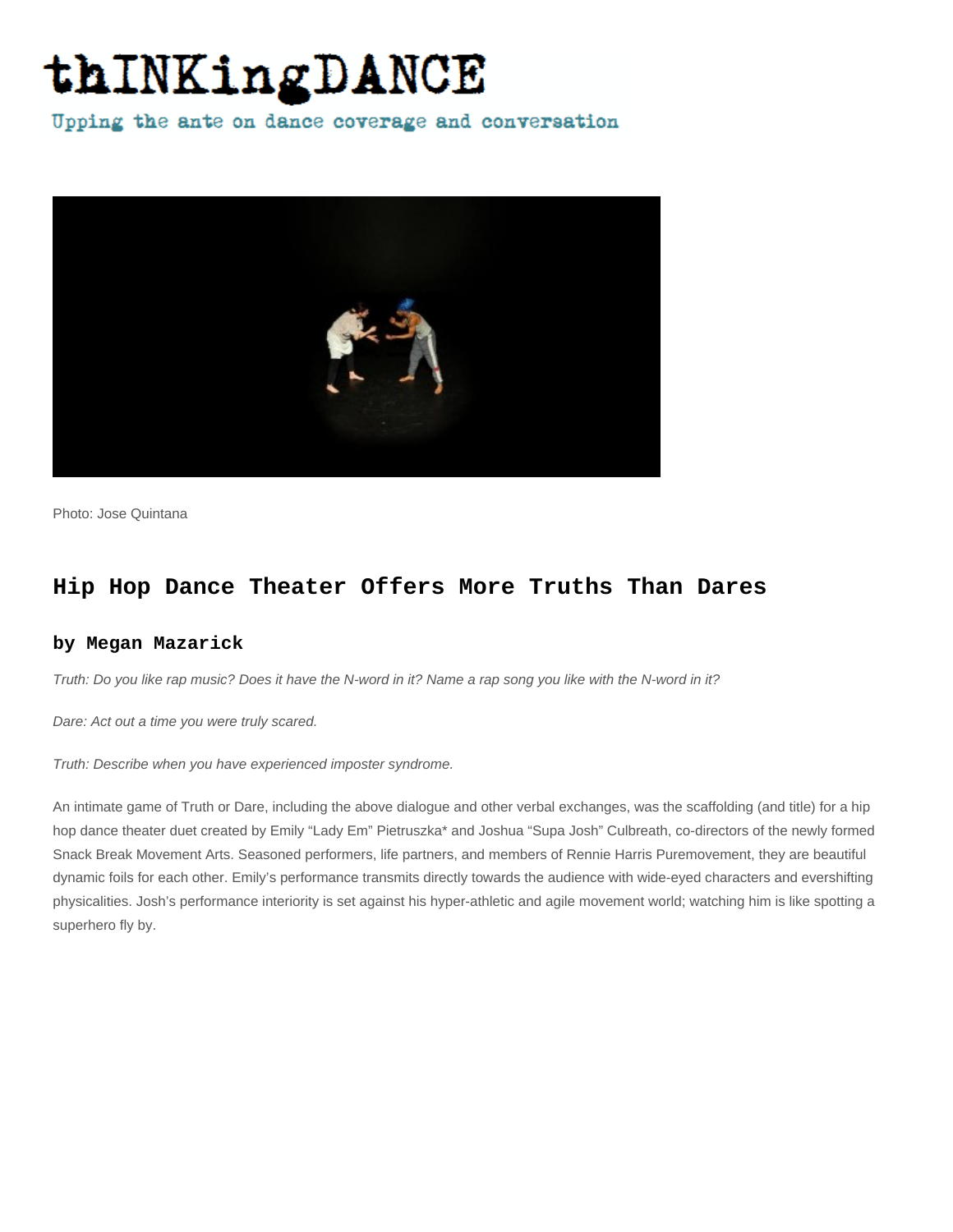They start the piece with a game of one-upmanship, taking turns weaving into and out the floor. There is an attention to musicality and Josh and Emily embody the soundscore (which includes fusion jazz, recorded text, poetry by Raphael Xavier, rap, and a sound clip from a viral YouTube video) by following the drive of the rhythms and melody. Emily pops and quicksteps in time to the drum. Josh's breaking floorwork matches the keys. Later they place one another into a series of frozen poses and their bodies become architecture: crumbling, deconstructing, and rebuilding. Emily holds Josh parallel to the floor and releases him into a wandering handstand; Emily is held in the same pose minutes later. A game of Rock Paper Scissors creates transitions between sections of the dance. At times they speak to each other and at others they request audience participation. Each dancer has a solo framed by a question of truth or dare, as challenged by the opposing dancer.

Dare: Act out the moment when you were first learnin[g halos](http://www.youtube.com/watch?v=sIm5QJZgOCw).

Josh attempts the move and falls short several times. His attempts include impossibly twisting freezes, threads, and a gasp-inducing diagonal back handspring-meets-coin-drop movement. He occasionally consults a notebook as if he will read or remember a note that will make the trick work. He repeats the action several times, referencing his book, tearing pages, and eventually throwing it across the stage in frustration. He ends this solo on his back, exhausted in a pool of light. It is not the action, but the process, that is enthralling.

Truth: Tell us about a time when you felt your identity as a hip hop practitioner and white woman was challenged?

Emily's smile falters and I wonder if the question is improvised or rehearsed. Her recorded voice answers, "I was with you till the end," several times as her long arms float away from her body. She stutters and pops into a series of grimaces and pantomimed accusations, and her body creates instant characters inside of the rapidly switching shapes. These characters point, freeze with mouths wide, shrug, soften, and change again. I wonder who the "you" is in her recorded text? Is it the viewer or her own self doubt that she embodies?

I am looking for a truth in performance: Can lived history be held inside of the body and released upon demand?

Later in the dance, Emily and Josh solo simultaneously in two boxes of light. Emily is putting on a flowy shirt, skirt, and earrings while a female's voice laments "today's music" as being full of inappropriate language. The audience is in on the joke: a typical ["Karen](https://www.bbc.com/news/world-53588201)" complaining about Black music as offensive. Emily occasionally speaks the text with the woman and mimes actions of disgust and anger, eventually fragmenting these actions through the jolts and stops in her body. Josh's body is electrified; he springs into Emily's box and catapults her out of her own spotlight by pushing her into the air with his legs. For me, this is the moment of the evening: the frenetic breakdancing positioned against the theatrical popping highlights the skill and experience of both bodies. The Black superhero vanquishes the evils of White privilege while the audience cheers.

Emily tells us, "I am about to cry for real." Josh describes his proposal to Emily. While they live in the virtuosity of the movement, there is something deeper in the vulnerability they create onstage, something about what it means to dance our races and many faces with someone you love. These truths are more complicated than the dares.

I dare you to be vulnerable.

\* Truth: I am a student of Emily's Beginner Hous[e dance class](https://www.urbanmovementarts.com/class-guide.html) on Wednesday nights at Urban Movement Arts. Dare: I dare you to join.

[Truth or Dare,](https://philadelphiadance.org/dancejournal/2022/04/20/urban-movement-arts-presents-truth-or-dare-with-snack-break-performing-arts-may-13/) Emily "Lady Em" Pietruszka and Joshua "Supa Josh" Culbreath of Snack Break Movement Arts, co-presented with Urban Movement Arts, May 13.